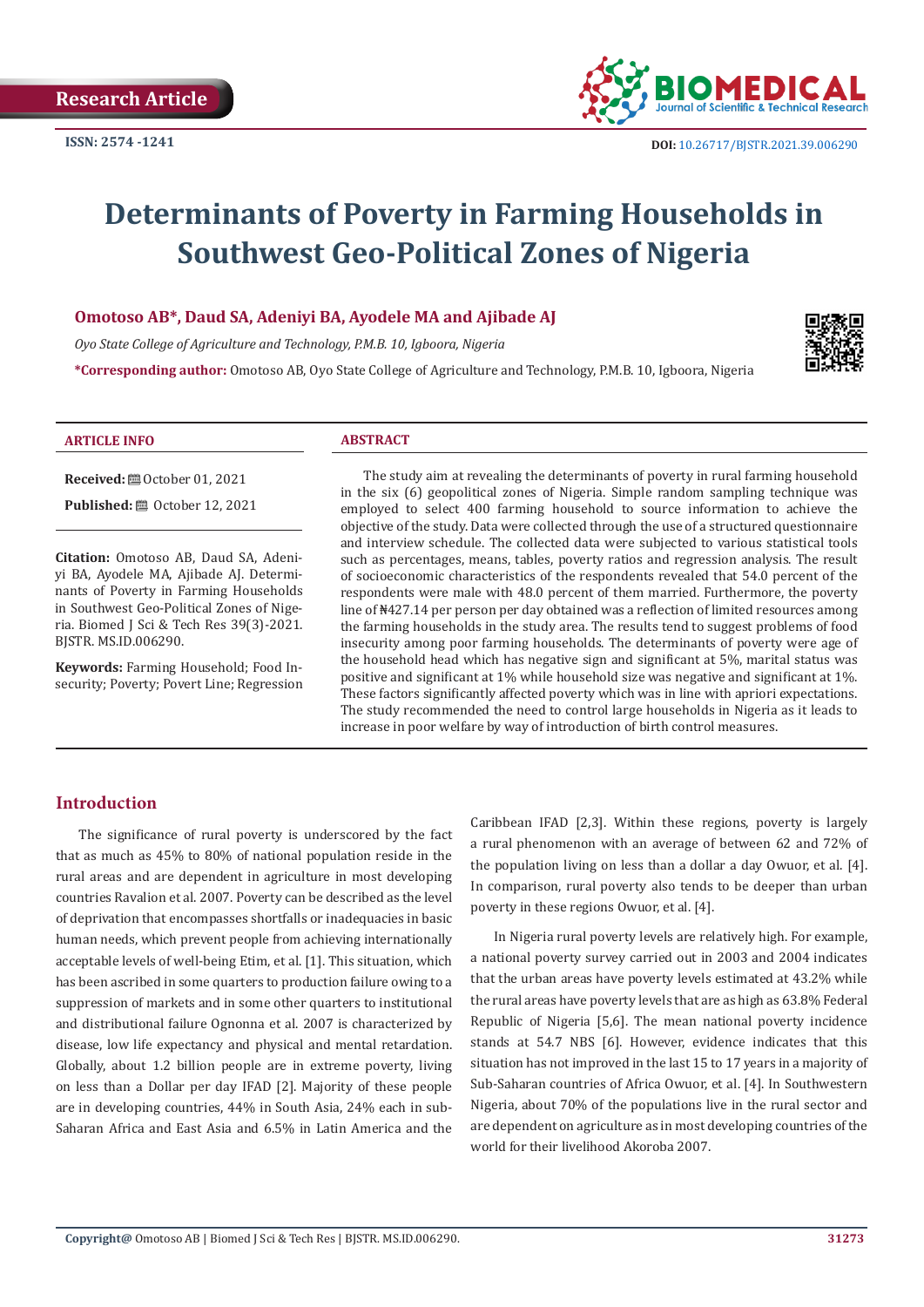#### **Problem Statement**

Poor people live without fundamental freedoms of action and choice that the better off take for granted Elijah [7]. They often lack adequate food and shelter, education and health, deprivations that keep then from leading the kind of life that every one values. They also face extreme vulnerability to ill health, economic dislocation, and natural disasters Owuor, et al. [4] and they are often exposed to ill treatment by institutions of the state and society and are powerless to influence key decisions affecting their lives. These are several dimensions of poverty World Bank [8]. Poverty is an unacceptable deprivation in well-being World Bank [8]. It exists when there is lack of the means to satisfy critical needs. Poverty can be regarded as the status, objective or subjective, of an individual or a population. Poverty will have an objective definition once observable and measurable indicators exist that are used to approach the material or other aspects of the lives of individuals. On the other hand, the subjective definition of poverty is when judgment (including value judgment) of individuals is taken into consideration in order to investigate their welfare Amao [9]. Reducing poverty is an important development policy issue because economic growth is obviously associated with poverty reduction. Nigeria has experienced a high incidence of poverty alleviation Etim NA, et al. [1]. The worrisome aspect of this phenomenon is the spatial differences in the incidence of poverty in Nigeria.

The United Nations Human Development Report (1998) declares that Nigerian poverty level is getting worse by the day and more than four in ten Nigerians live in conditions of extreme poverty of less than N320 per capita per month, which could hardly provide for a quarter of the nutritional requirements of healthy living. This is approximately \$8.2 per month. The report ranked Nigeria 146 out of a total of 174 countries in its Human Development Index (HDI), which measures achievement in terms of life expectancy, education and real income per capita. Poverty has been identified as a rural phenomenon and its interventions will be effective only if the correct poverty causing factors are identified In recent years, because of the large prevalence of poverty, reducing it has been of great concern to many developing countries for the past few decades Babatunde, et al. [3]. This situation has created the quest for poverty reduction strategies which have been at the center stage of development programmes and policies. The progress towards the global target of halving, between 1990 and 2015, the proportion of people living in extreme poverty, has been very slow. The main problem lies in the fact that despite the high poverty rates in Nigeria little is documented on policy related determinants of rural poverty among farmers especially arable crop farming households, making it very difficult to effectively set and implement sustainable antipoverty programmes. Hence, the objective of this study was to empirically determine factors influencing arming household poverty in Oyo state.

# **Methodology**

# **Study Area**

The study was carried out in selected States of Southwestern Nigeria. Southwestern Nigeria comprises six states which are Lagos, Ogun, Oyo, Osun, Ondo and Ekiti. The Southwest lies between latitude 50N and 90N of the equator and longitudes 2.50 and 60N east of the Greenwich Meridan. It is bounded in the East by Delta State, the Republic of Benin in the West, Kwara and Kogi State in the North and by the Atlantic Ocean in the south. The major occupation in the States is farming in which Maize, Cassava, Rice, Yam, Oil palm, Cocoa, Timber are produced enormously. The vegetation pattern of the states is of rainforest in the south and guinea savannah in the north. Figure 1 shows the position of the study area in the map of Nigeria.



**Figure 1:** Map of Nigeria Showing the Study areas.

#### **Sampling Techniques and Data Analysis**

Multistage sampling procedure was used to select 600 rural farming households across the selected states (Oyo, Ekiti and Ogun) in Nigeria. First stage involved the selection of two (2) Zones from each states making 6 zones. Second stage involved random selection of two (2) blocks from each of the six (6) ADP zones respectively making 12 blocks. Stage three involved random selection of four (4) cells from each of the 12 blocks making 48 cells. While the last stage involved random selection of thirteen (13) rural households from each of the 48 cells making six hundred (600) rural farming households. Primary data were collected using structured interview guide.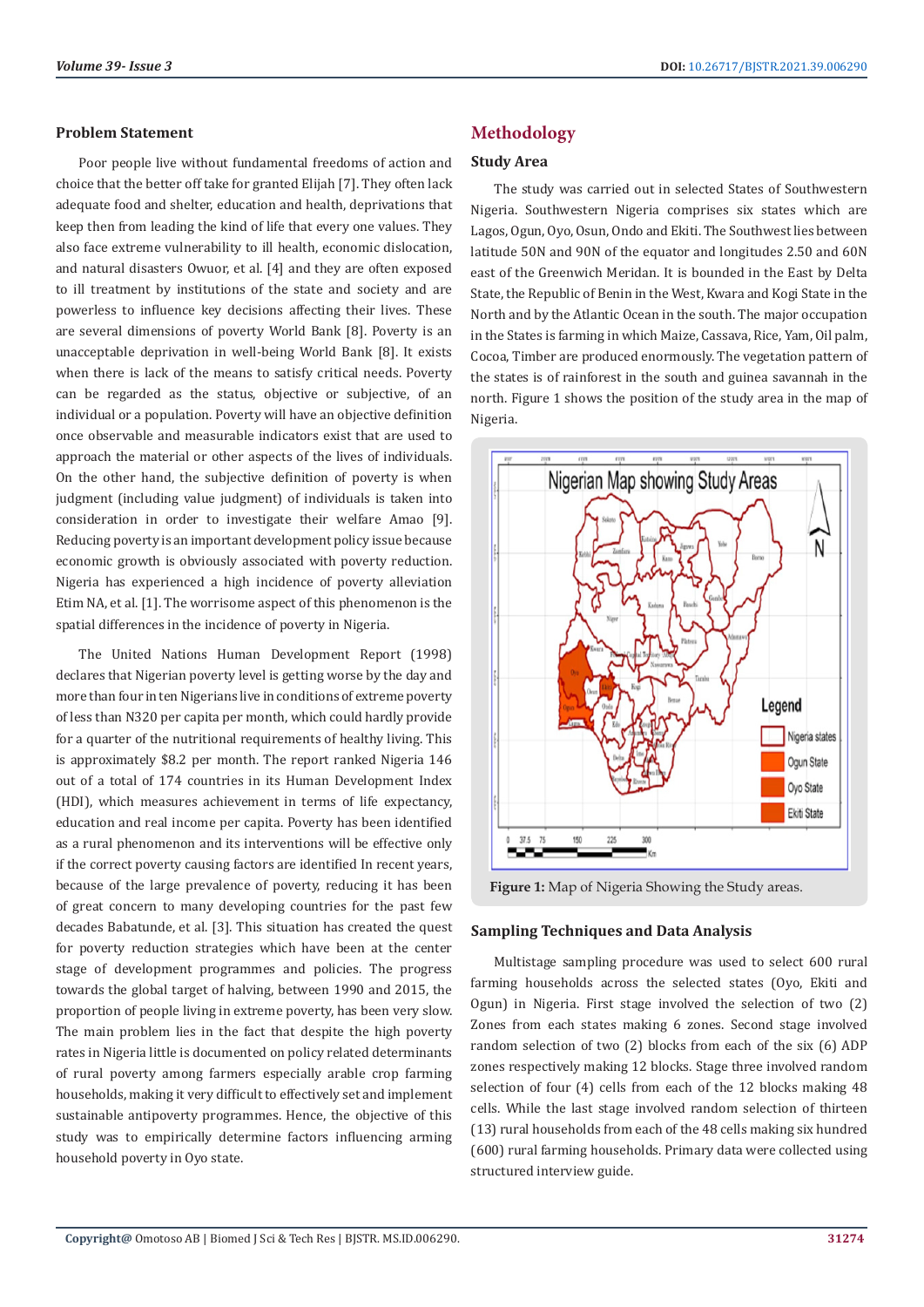#### **Analytical Method**

The statistical tools used to realized the objective of this study were tables, percentage, mean poverty ratios and multiple regression analysis.

Descriptive statistical tools such as tables, means and percentages were used to analyse the poverty line. However, the analysis used household expenditure as a proxy for income, as income was very difficult to obtain.

Z = 2/3 Y\* ............................... 1

Where,

Z = Poverty line measured in Naira. This was defined as the minimum level of consumption required and individuals or households falling below the threshold were considered poor. This was used to establish the poor and non-poor farming households.

 $Y^*$  = Mean of per capita household expenditure, measured in Naira and derived as the average of per capita household expenditure following Babatude, et. al. [3]

Linear multiple regression analysis was used to estimate the determinants of rural poverty following Olubanjo, et al. (2007). The implicit functional form was specified as:

P = f(X1, X2, X3, X4, X5, X6, X7,E) ........… 2

Where

P = Poverty line

X1 = Age of the household head (Years)

X2 = Marital Status

X3 = Educational level (Years)

X4 = Household size (Numbers)

X5 = Primary Occupation

X6 = Income from Primary Occupation (₦)

E = Error term

### **Result and Discussion**

# **Socio-Economic Characteristics of the Respondent**

Table 1 shows the socioeconomic characteristics of the respondents in the study area. The results of the descriptive statistics reveal that 54% were male while 46% were female. Thus, this implies that male dominate farming activities than in the study area. The table also shows that 48% of the respondents were married with 27% having no formal education. Majority (44%) of the respondents have less than 5 acres of farm size with 65% choosing farming as their major occupation.

| Table 1: Socioeconomic distribution of the respondents. |  |  |  |
|---------------------------------------------------------|--|--|--|
|---------------------------------------------------------|--|--|--|

| <b>Variables</b>      | <b>FREQUENCY</b>      | <b>PERCENT</b> |  |  |  |  |
|-----------------------|-----------------------|----------------|--|--|--|--|
| <b>GENDER</b>         |                       |                |  |  |  |  |
| Male                  | 324                   | 54             |  |  |  |  |
| Female                | 276                   | 46             |  |  |  |  |
| AGE                   |                       |                |  |  |  |  |
| 20-40                 | 318                   | 53             |  |  |  |  |
| 41-60                 | 192                   | 32             |  |  |  |  |
| 61-80                 | 78                    | 13             |  |  |  |  |
| 81-90                 | 12                    | 2              |  |  |  |  |
|                       | <b>MARITAL STATUS</b> |                |  |  |  |  |
| Single                | 60                    | 10             |  |  |  |  |
| Divorced              | 72                    | 12             |  |  |  |  |
| Married               | 288                   | 48             |  |  |  |  |
| Widowed               | 126                   | 21             |  |  |  |  |
| Seperated             | 54                    | 9              |  |  |  |  |
| <b>EDUCATION</b>      |                       |                |  |  |  |  |
| Non formal            | 288                   | 48             |  |  |  |  |
| Primary               | 114                   | 19             |  |  |  |  |
| Secondary             | 144                   | 24             |  |  |  |  |
| Tertiary              | 54                    | 9              |  |  |  |  |
|                       | <b>FARM SIZE</b>      |                |  |  |  |  |
| Less than 5           | 264                   | 44             |  |  |  |  |
| $10-May$              | 300                   | 50             |  |  |  |  |
| 15-Nov                | 18                    | 3              |  |  |  |  |
| Above 15              | 18                    | 3              |  |  |  |  |
| PRIMARY OCCUPATION    |                       |                |  |  |  |  |
| Farming               | 390                   | 65             |  |  |  |  |
| Artisian              | 102                   | 17             |  |  |  |  |
| Trading               | 72                    | 12             |  |  |  |  |
| Civil servant         | 36                    | 6              |  |  |  |  |
| Income $(\sqrt[4]{})$ |                       |                |  |  |  |  |
| $($ < $)10000$        | 270                   | 45             |  |  |  |  |
| $10,001 - 20,000$     | 66                    | 11             |  |  |  |  |
| $20,001 - 30,000$     | 120                   | $20\,$         |  |  |  |  |
| $30,001 - 40,000$     | 64                    | 14             |  |  |  |  |
| Above 40,000          | 60                    | 10             |  |  |  |  |
| Total                 | 600                   | 100            |  |  |  |  |

Note: Source: Field Survey Data, 2014

#### **Estimated Poverty Line**

The poverty lines was estimated based on per day expenditure among farming households in the study area. Results showed that the mean annual household food expenditure among the farming households was estimated as ₦11,226.11 while the poverty line was estimated as ₦427.14 per person per day. This implies that any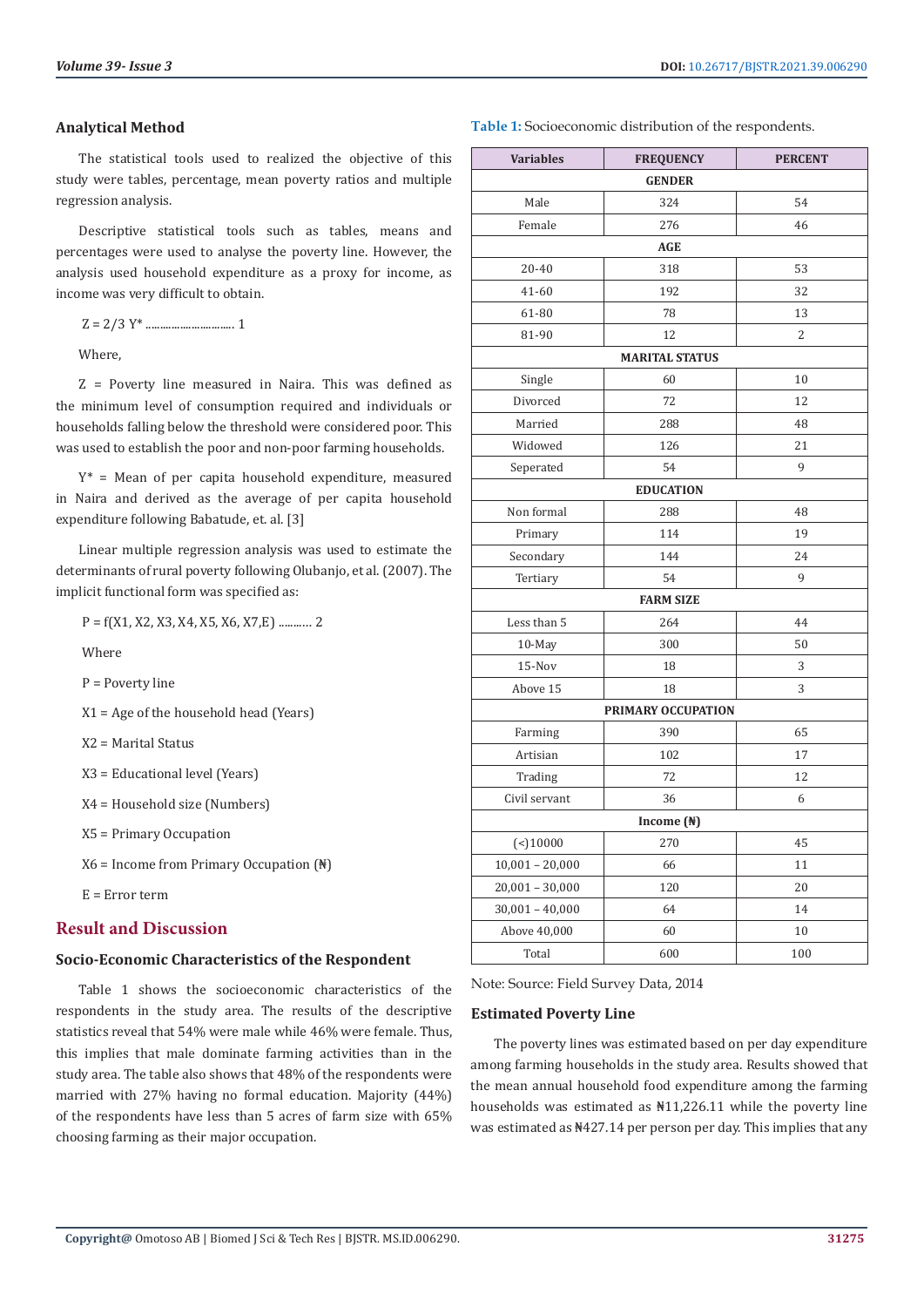farming household living below ₦427.14 on person per day was categorized as poor household. This implies that could not meet the daily needs of the entire farming household. Considering the mean household size of 6 persons per household, this was lower than the international poverty threshold of \$1.25 per person per day for people living in sub-Saharan Africa and Asian countries as viewed by Ravallion, et al. [10]. This result tends to suggest problems of food insecurity among farming households. In other words this amount may not be able to meet the minimum daily calorie in-take of 2250 Kcal required per person per day.

#### **Estimated Determinants of Poverty**

Table 2 shows the determinant of poverty among the respondents' household in the study area. It reveals age, marital status and household size are statistically significant at 5%, 1% and 10 respectively to their poverty level. This lends credence to some author's finding such as Elijah, et al. [4,7] that as the age of the household head increases, poverty level decreases. Education also enhances the ability to derive, decode and evaluate useful information as well as improves the quality of labour as viewed by Onyenweaku [11-15].

**Table 2:** Determinant of poverty among rural household in the study area.

| Variable                          | Coefficient | T          | <b>Sig</b> |
|-----------------------------------|-------------|------------|------------|
| Constant                          | 0.325       | 0.94       | 0.346      |
| Gender                            | 0.155       | 1.575      | 0.119      |
| Age                               | $-0.247$    | $-2.036**$ | 0.045      |
| Marital status                    | 0.21        | $1.804***$ | 0.092      |
| Household size                    | $-0.181$    | $1.915*$   | 0.073      |
| Farm size                         | 0.041       | 0.412      | 0.681      |
| Education                         | $-0.19$     | $-1.589$   | 0.115      |
| Income from Primary<br>Occupation | 0.119       | 0.993      | 0.323      |

Note: Field survey, 2014.

 $*$  = Significant at 10 percent  $**$  = Significant at 5 percent  $***$  = Significant at 1percent.

# **Conclusion**

The poverty line of ₦427.14 obtained was a reflection of limited resources among the farming households in the study area. The results tend to suggest problems of food insecurity among poor farming households. If farming households are to improve on food security, then there is the need to provide them with adequate compensation scheme. This can be done through provision of credit facilities. This will encourage them to produce more irrespective of the cost of production and increase in income. Finally, the determinants poverty among farming households were age, marital status and household size. The result of the determinants of poverty serves as criteria for policy interventions

#### **Recommendation**

Therefore, the rural farming households need to be targeted with periodic training on improved agricultural production technologies such would enhance increase in farming and related products especially for the less educated ones. There is need for regular sensitization and increased mobilisation of the rural farmers to form farmers' cooperative group especially for those who do not belong to any group because of it immense benefits. Agricultural Development Programmes (ADPs) should be supported financially for intensive participation of rural poor yam farmers in agricultural technologies training to improve on their welfare status. New technologies can be accepted through persuasion. One way to achieve that could be through well organized workshops. There is also need to control large households in Nigeria as it leads to increase in poor welfare by way of introduction of birth control measures. This action had been successfully used in some countries especially China to reduce large households with some attracting incentives. Hence, birth control programmes could ensure that farming households have manageable family sizes so as enhance their welfare.

# **References**

- 1. Etim NA, Edet GE (2007) Estimating the Determinants of Poverty among Peri-urban Telferia occidentals Farmers in Uyo, Nigeria. Proceedings of 41<sup>st</sup> Conference of the Agricultural Society of Nigeria, Samaru, 22-26<sup>th</sup> October, pp. 434-436.
- 2. (2001) IFAD (International Fund for Agricultural Development). The Rural Poverty Report. International Fund for Agricultural Development, Rome, Italy.
- 3. [Babatunde RO, Olorunsanya EO, Adejola AD \(2008\) Assessment of Rural](https://www.researchgate.net/publication/242302394_Assessment_of_Rural_Household_Poverty_Evidence_from_South-western_Nigeria) [Household Poverty: Evidence from South Western Nigeria. American-](https://www.researchgate.net/publication/242302394_Assessment_of_Rural_Household_Poverty_Evidence_from_South-western_Nigeria)[Eurasian Journal of Agriculture and Environmental Science 6: 900-905.](https://www.researchgate.net/publication/242302394_Assessment_of_Rural_Household_Poverty_Evidence_from_South-western_Nigeria)
- 4. [Owuor G, Ngigi M, Oumaand S, Birach EA \(2007\) Determinants of Rural](https://www.researchgate.net/publication/26559802_Determinants_of_Rural_Poverty_in_Africa_The_Case_of_Small_Holder_Farmers_in_Kenya) [Poverty in Africa: The Case of Small Holder Farmers in Kenya. Journal of](https://www.researchgate.net/publication/26559802_Determinants_of_Rural_Poverty_in_Africa_The_Case_of_Small_Holder_Farmers_in_Kenya) [Applied Sciences 7\(17\): 2539-2543.](https://www.researchgate.net/publication/26559802_Determinants_of_Rural_Poverty_in_Africa_The_Case_of_Small_Holder_Farmers_in_Kenya)
- 5. (2005) Federal Republic of Nigeria. Poverty Profile for Nigeria. Interim Report of Nigeria Living Standard Survey 2003/2004, p. 5.
- 6. (2006) NBS (National Bureau of Statistics). Nigeria Living Standards 2004 survey. An overview. National Bureau of Statistics (NBS), Abuja, Nigeria, p. 2.
- 7. [Elijah OA, Ogunlade I \(2006\) Analysis of the Uses of Information and](http://citeseerx.ist.psu.edu/viewdoc/download?doi=10.1.1.618.2368&rep=rep1&type=pdf) [Communications Technology for Gender Empowerment and Sustainable](http://citeseerx.ist.psu.edu/viewdoc/download?doi=10.1.1.618.2368&rep=rep1&type=pdf) [Poverty Alleviation in Nigeria. International Journal of Education and](http://citeseerx.ist.psu.edu/viewdoc/download?doi=10.1.1.618.2368&rep=rep1&type=pdf) [Development using ICT 2\(3\): 45-69.](http://citeseerx.ist.psu.edu/viewdoc/download?doi=10.1.1.618.2368&rep=rep1&type=pdf)
- 8. [\(2001\) World Bank. World Development Report. Oxford: Oxford](https://openknowledge.worldbank.org/handle/10986/11856) [University Press.](https://openknowledge.worldbank.org/handle/10986/11856)
- 9. Amao JO, Awoyemi TT (2009) Determinants of Adoption of Improved Rice Varieties and its Impacts on Farmers Poverty Level in Iwo Agricultural Development Programme of Osun State. Nigerian Journal of Rural Sociology 9(1): 1-8.
- 10. [Ravallion M, Shaohua C, Sangraula P \(2009\) Dollar a day Revisited.](https://elibrary.worldbank.org/doi/abs/10.1093/wber/lhp007) [World Bank Economic Review 23\(2\): 163-184.](https://elibrary.worldbank.org/doi/abs/10.1093/wber/lhp007)
- 11. Onyenweaku CE (1991) Factors Associated with the Adoption of the Seed-Yam Minisett Technique by Farmers in Imo State, Nigeria. Journal of Agriculture Science and Technology 1(2): 155-157.